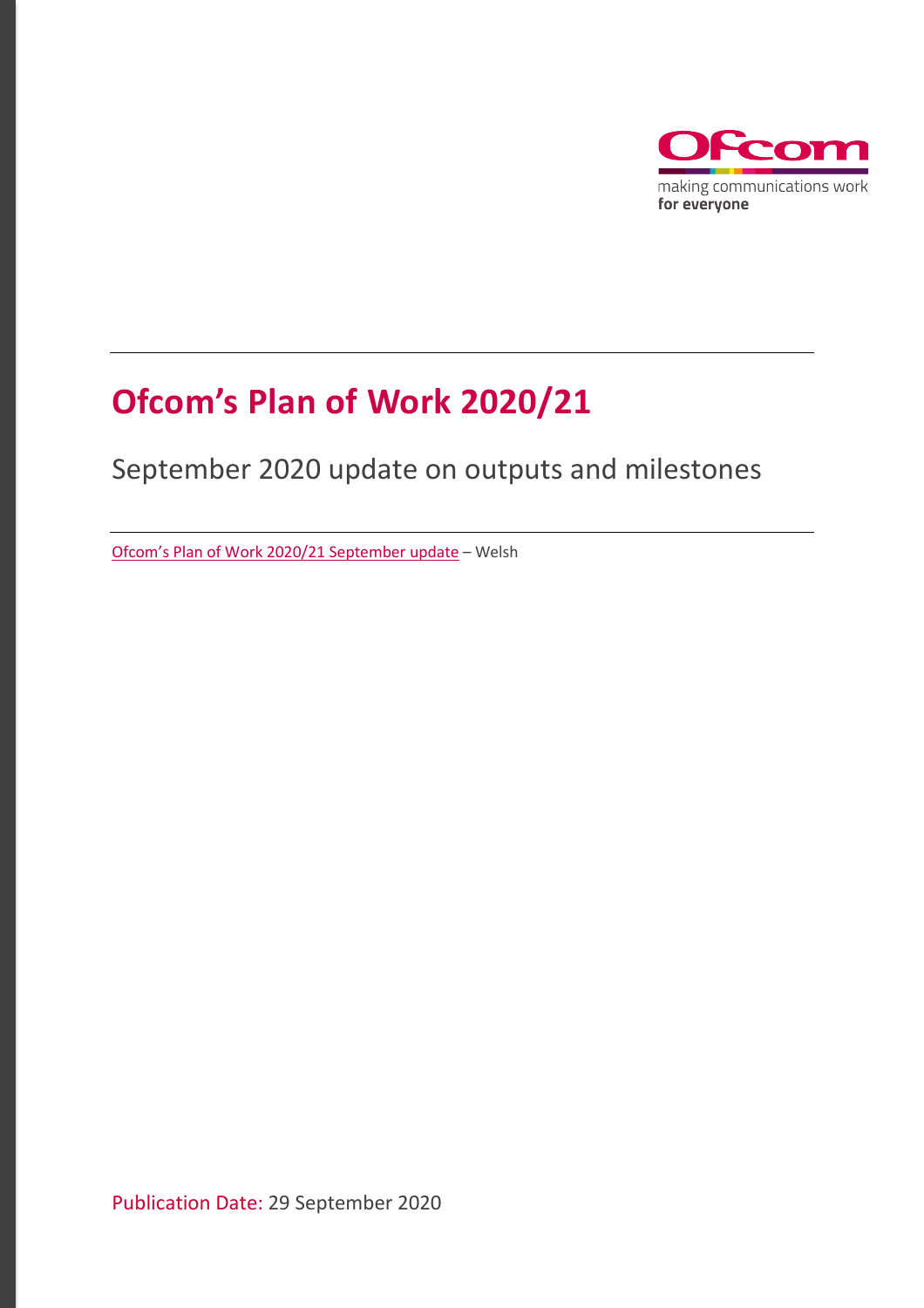# **Contents**

# **Section**

| 1. Overview                                  | 1 |
|----------------------------------------------|---|
| 2. Ongoing activity and updated plan of work | 3 |
| <b>Annex</b>                                 |   |
| A1. Update of Project work 2020/21           |   |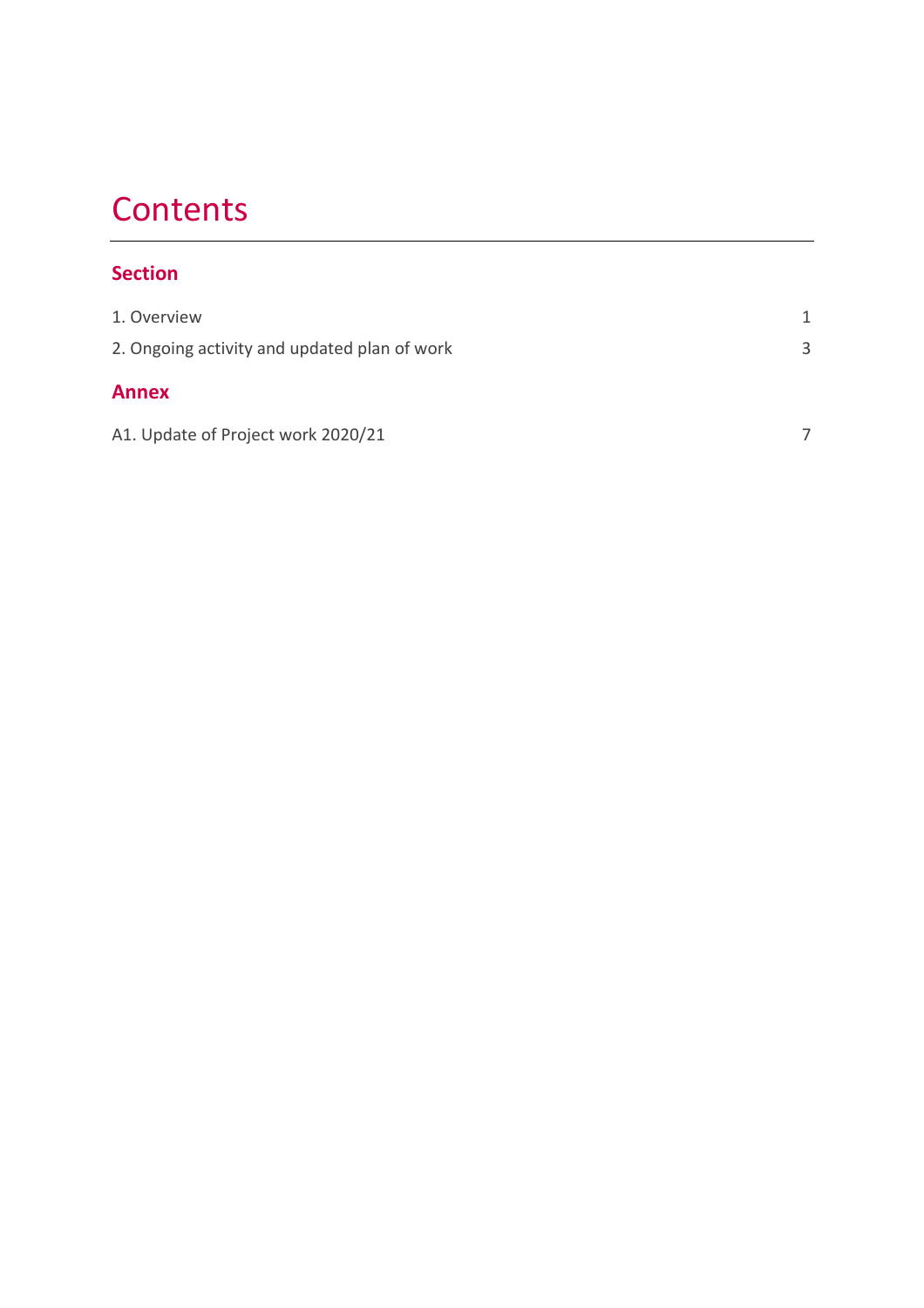# <span id="page-2-0"></span>1. Overview

Keeping communications going across the UK has never been more important. The sectors we regulate are playing a vital role in supporting families, businesses and individuals as we all adapt the way we live, work and communicate during the Coronavirus pandemic. As part of our efforts to make communications work for everyone we publish our plan of work annually, setting out our strategic priorities and areas of focus.

When we issued our 2020/21 Plan of Work, recognising the evolving and ongoing situation with the Coronavirus pandemic, we committed to publishing quarterly updates to our plan. This paper serves as a half-yearly update to the activities and milestones in our 2020/21 work programme following the first quarterly update, published in July.

This continues to be an exceptional year, with significant focus from Ofcom, and the organisations we work with, on responding to the impacts of the Coronavirus (Covid-19) pandemic. Therefore, we have continued to engage closely with stakeholders to inform our review of the milestones detailed in our work programme and consideration of the need for changes to the timing of our planned activity. As we progress through the year, we will continue to monitor our work programme.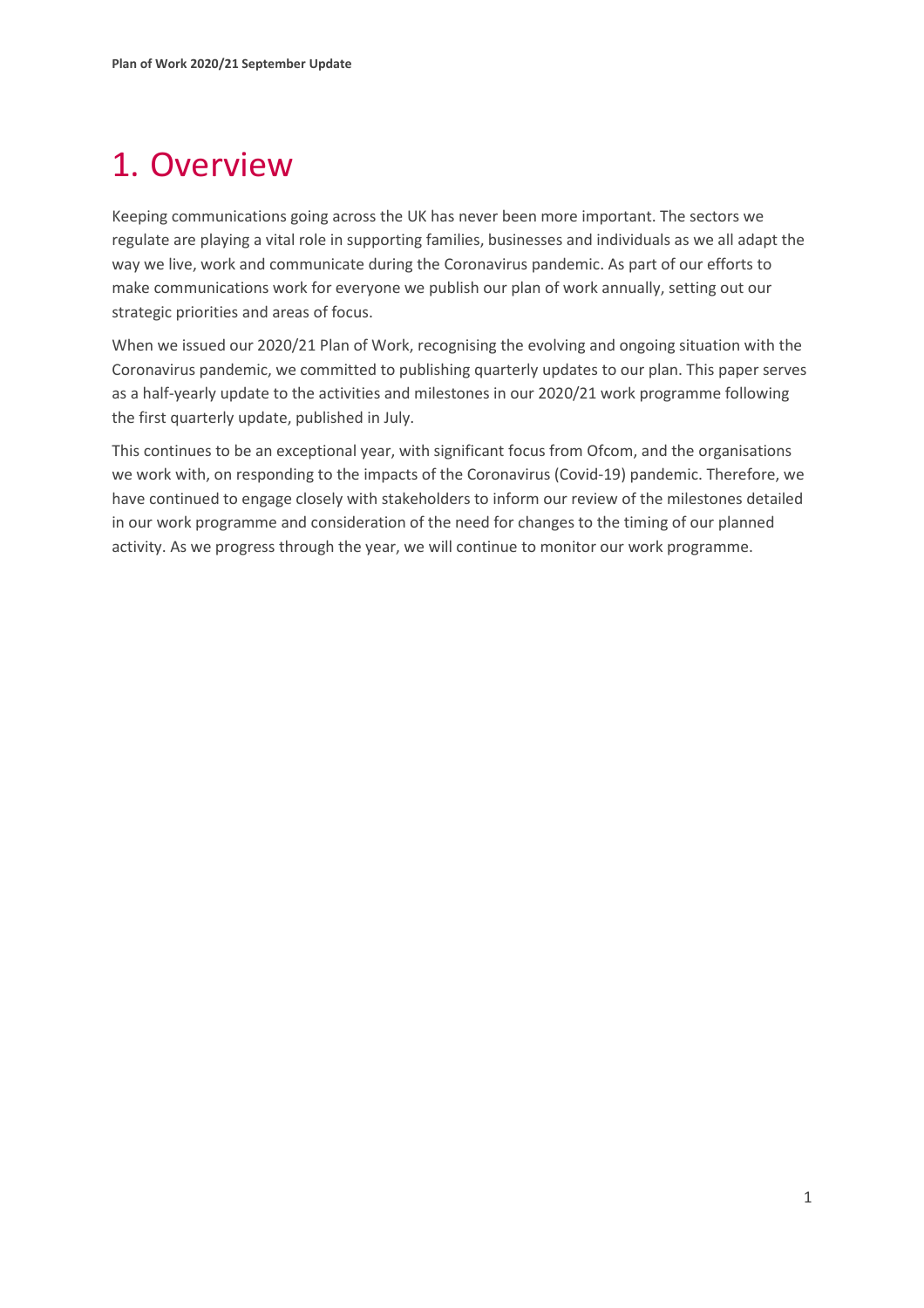#### **September 2020 update on outputs and milestones**

The importance of delivering our strategic priorities and areas of focus has only been strengthened by the current crisis and the central importance of communications at this time. So we are committed to continuing to progress our work in these areas:

- Better broadband and mobile wherever you are;
- Fairness for customers;
- Supporting UK broadcasting;
- Ensuring online communications work for people and businesses;
- Enabling strong, secure networks;
- Sustaining the universal postal service;
- Continuing to innovate in regulation and data to help people and businesses;
- Increasing diversity and inclusion; and
- Support through the EU exit transition period and continued international relationships.

We also recognise the pandemic has brought significant changes for Ofcom and the organisations we work with. For example, there has been a huge increase in demand for the services we regulate, with mass home working and learning, and people watching more TV content. But at the same time, organisations face wider challenges including social distancing measures, staff working remotely and ongoing financial pressures due to changes such as the downturn in the advertising market.

We expect further changes to the markets we regulate in the coming months as the UK continues its response to the Coronavirus. With this in mind, we will remain in close contact with companies in our sectors and ensure our plans can respond to the wider situation as it evolves.

The pandemic presents challenges for the sectors we regulate, and for Ofcom as an organisation, whilst communications services have become even more critical to people's lives. Recognising this we are pleased to confirm that we remain on track to deliver the majority of our 2020/21 work plan, with some small further adjustments. The changes that have been made are:

- Update on awarding spectrum bands as they are cleared and released. We will now be starting the auction process in Q3 with bidding in January 2021;
- Improving Mobile Coverage has moved from Q3 to Q4;
- Future of Numbering Policy has moved from Q2 to Q3;
- BBC Studios Review has been rephased to include a milestone in Q2 21/22; and
- Responding to Channel 4's Annual Statement has moved from Q1 to Q3.

A full list of our programme of work can be found in Annex 1, with changes to project milestones highlighted.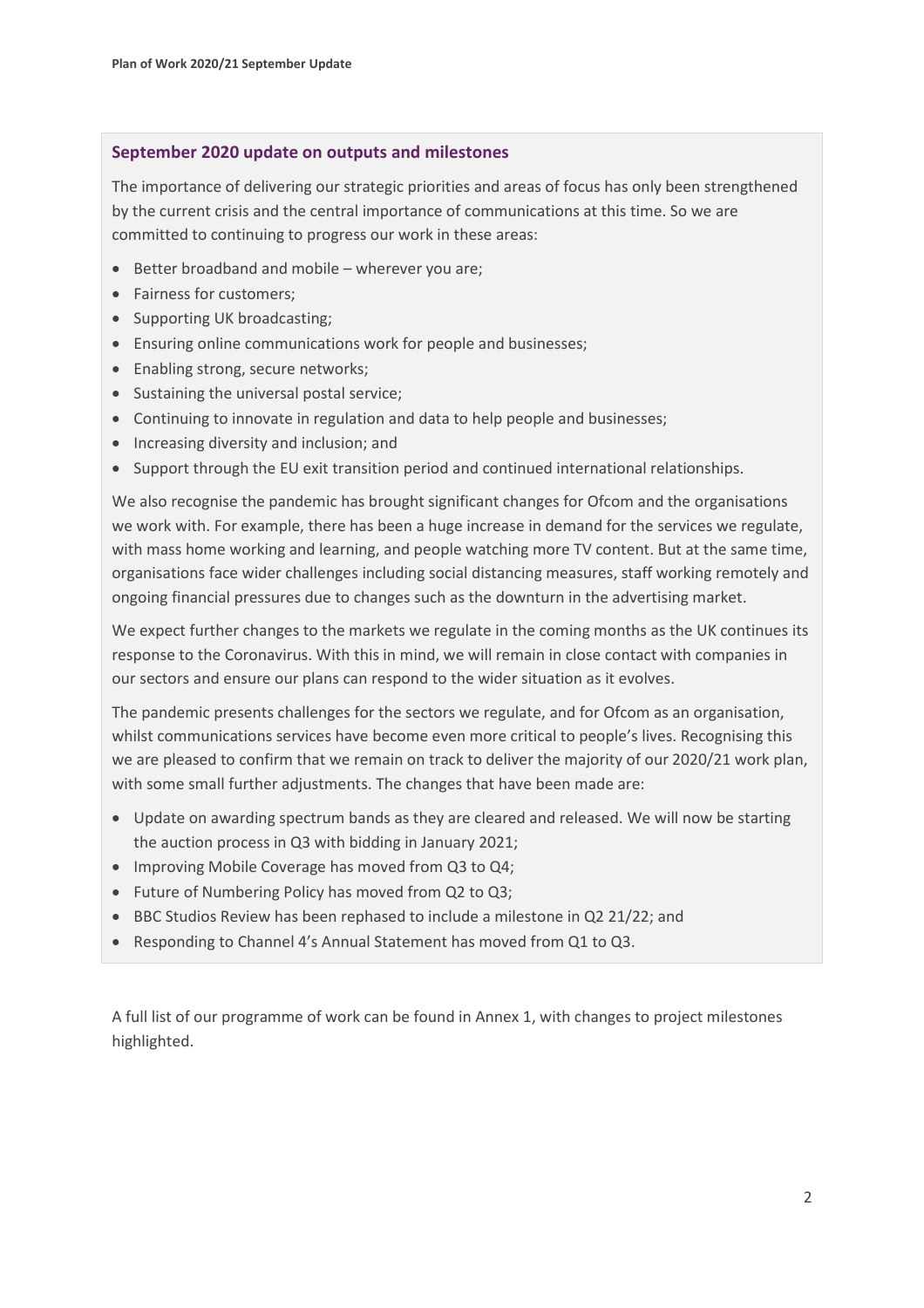# <span id="page-4-0"></span>2. Ongoing activity and updated plan of work

- 2.1 The sectors Ofcom regulates form a vital part of how families, businesses and consumers live and work during the Coronavirus pandemic.
- 2.2 Over the last six months companies have come together to support the public and the economy, and to keep the nation connected. They have worked to ensure that the UK's networks are resilient, and that people continue to have access to the services they need despite significant challenges.
- 2.3 Companies have also taken specific steps to support their customers, such as providing unlimited calls or increased data allowances. We have worked closely with the UK and devolved governments to support these efforts.

# **Critical activities to support the UK**

2.4 While people and businesses have adapted to changes brought on by the Coronavirus over recent months, we recognise that challenges remain for people's everyday lives and the economy. As the country continues to address these challenges, we will continue to aim for pragmatic, supportive regulation – while holding companies to account and ensuring they serve their customers and audiences to the best possible standards.

## **Keeping people connected and protecting customers**

- 2.5 During this period, we continue to focus on helping consumers to stay connected and supported if they are struggling financially. We welcome the continued measures telecoms providers are offering to support vulnerable customers, such as offering payment deferrals, payment plans and moving customers to cheaper tariffs. As the long-term financial impacts of the Coronavirus become clearer, we are working with telecoms companies on what further support may be needed for customers, where their circumstances have changed.
- 2.6 We are also supporting wider efforts to combat disinformation including publishing research about how people receive and act on information during the pandemic, providing information about tools to cut through the confusion around Coronavirus through our Making Sense of Media hub, and expediting any standards enforcement cases involving potentially harmful Coronavirus-related broadcast content.

## **Overseeing a flexible regulatory environment**

2.7 As companies have developed a better understanding of how best to operate in light of the Coronavirus, many have adapted their services and working practices. However, the Coronavirus situation is still uncertain and challenges remain – for example the impacts of social distancing guidelines on engineering work and broadcast content production. We remain flexible in our regulatory approach during this period; however, we do still expect companies to meet their regulatory obligations wherever possible. We will seek to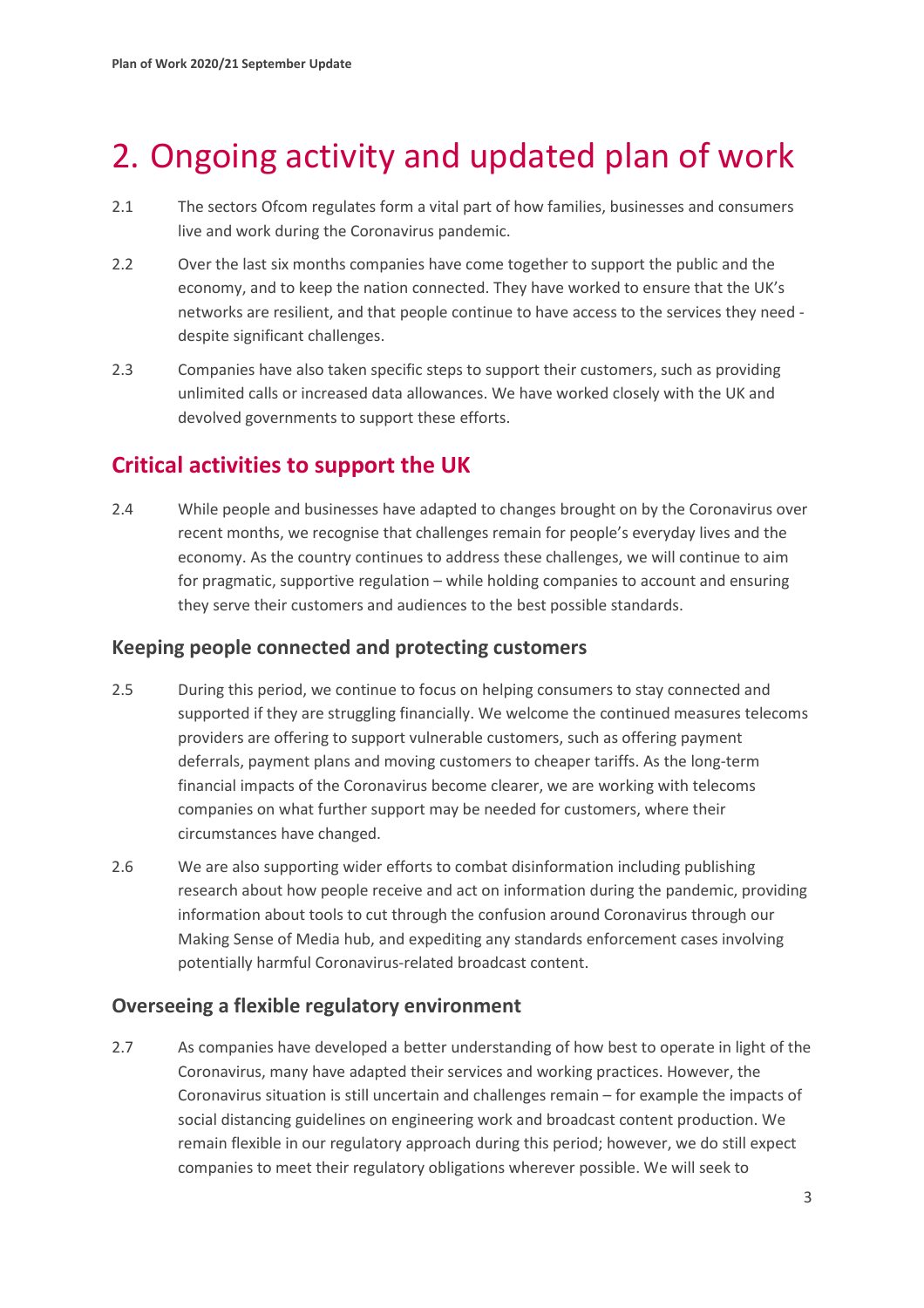understand how businesses are ensuring they take all possible steps to comply with their obligations in the current circumstances and will take enforcement action where relevant.

2.8 We continue to recognise that the different companies we regulate have different obligations and we will maintain our pragmatic approach. We will monitor the external situation and will review our enforcement action appropriately in response to further developments such as local or national lockdowns. We will continue to work with companies and the UK and devolved governments to understand any ongoing impacts to their operations.

## **Delivering our overall work programme**

2.9 The Coronavirus pandemic has confirmed the vital role of the industries we regulate, and we need to support these sectors' preparations for the future as the country comes out of the crisis. We have been flexible in our approach to each of the strategic themes set out in our April Plan of Work statement, engaging with industry and working to keep people connected.

## **Approach to our major work by strategic theme**

#### **Better broadband and mobile for everyone – investment and innovation matter more than ever**

2.10 We want to make sure that everyone can access fast and reliable broadband and mobile services, wherever they live, work, and travel. Past investment in superfast broadband, 4G mobile, and core networks have so far met the challenge of increased business and household usage. We have continued our work to empower industry with the tools to improve rural coverage, such as our work to extend mobile phone repeaters to more frequency bands, include other technologies (e.g. 5G) and remove unnecessary restrictions. We will now be starting the auction process for spectrum in the 3.6 – 3.8 GHz band in Q3, with bidding in January 2021, to allow us to ensure that the auction is carried out safely.

#### **Fairness for customers – helping consumers through potential economic hardships**

2.11 It is vital that people are treated fairly by their providers and can trust that markets operate with integrity. The Coronavirus will lead to challenges for both industry and individual businesses and families. The additional risks to vulnerable consumers highlight the importance of our new guidance on how phone, broadband and pay-TV companies should treat those who are struggling. We will continue to work with industry to ensure fairness for customers through our fairness framework and our wider work to help more customers get fairer broadband deals and ensure the affordability of broadband services.

### **Supporting UK broadcasting – maintaining a media environment that supports our society and a healthy broadcasting sector**

2.12 Broadcasting that provides high-quality content to entertain, educate and inform the public, alongside accurate and high-quality news, is crucial. This central importance of UK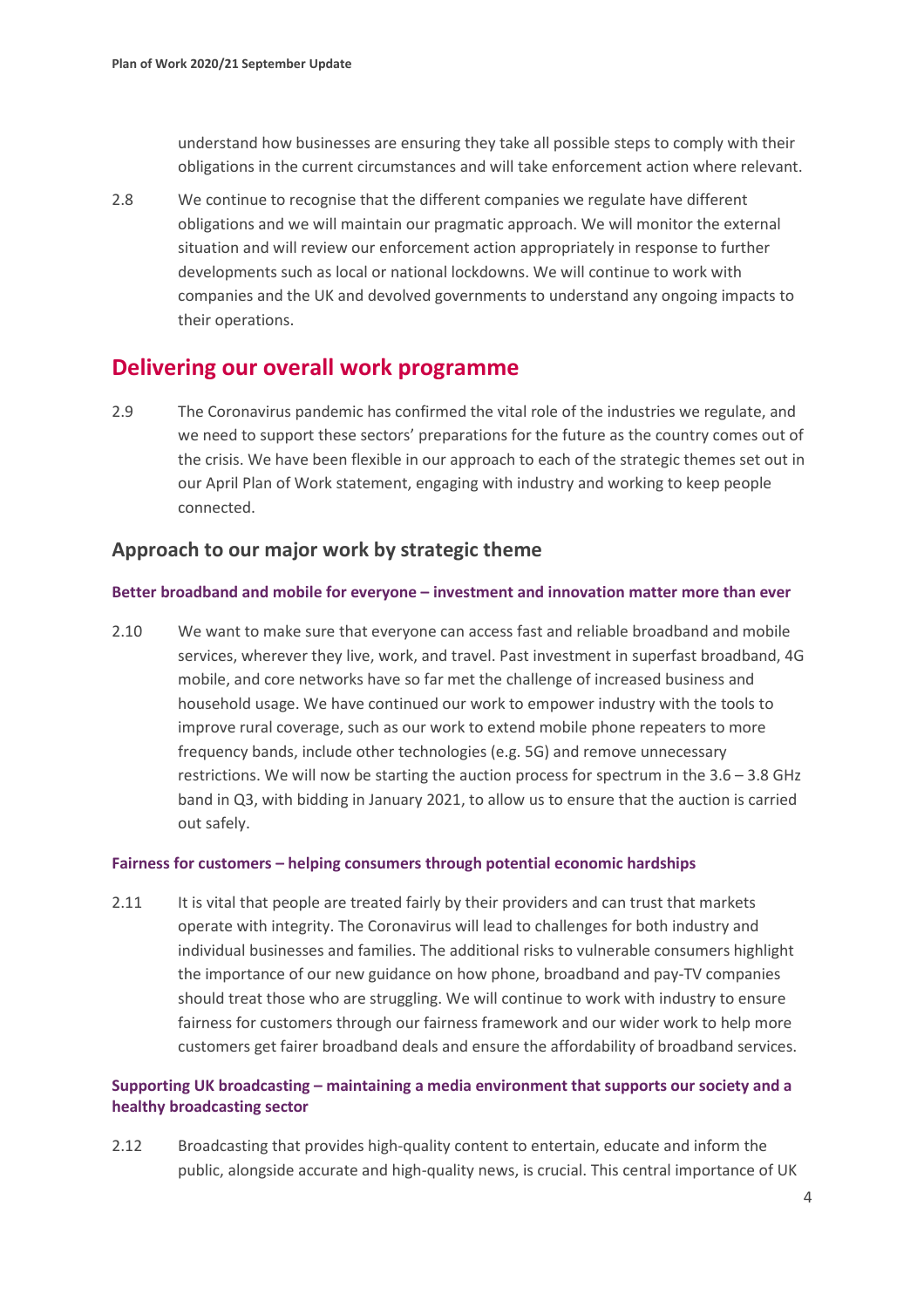broadcasting comes at a time of significant financial uncertainty for the broadcast industry. We published guidance to broadcasters throughout the year, keeping them up to date on relevant information and policy relating to the Coronavirus pandemic. We will continue our review of public service broadcasting's role in today's fast-changing media landscape. by facilitating the 'Small Screen: Big Debate' with industry, the UK and devolved governments, Parliament, viewers and listeners. We will be publishing a consultation as part of this review later this year.

### **Making sure online communications work for consumers and businesses – people need to remain both connected and safe**

2.13 The Coronavirus crisis has highlighted the importance of online communications as a vital part of many people's lives, helping them to stay connected with friends and family, enabling them to work and learn from home and engage with businesses more generally. This year we have continued to publish research into people's media use and attitudes, including on changes caused by the Coronavirus, and on the harms that consumers may face online. Our work to prepare for possible new responsibilities regulating online harmful content and conduct has not slowed and remains on track; as part of this we have published a call for inputs to seek a wide range of views around the implementation of new rules for video sharing platforms under the Audiovisual Media services directive.

#### **Enabling strong, secure networks**

2.14 People across the UK expect and rely on strong and secure networks today and in the future. Ofcom has a key role to play alongside other actors to make this happen. Ofcom will continue to work with the UK Government to implement the outcomes of the Telecoms Supply Chain Review and seek to ensure communications providers within the scope of the Government's Telecoms Security Requirements adhere to relevant guidance. We will also continue building a centre of excellence for expertise in security and resilience.

### **Sustaining the universal postal service – through a period of possibly accelerated change in letters and parcels volumes**

2.15 Post is crucial for ecommerce and is an important means of communication for people and businesses. However, the sector is facing substantial change, as parcel volumes grow and letter volumes decline. We are assessing whether the postal market is meeting the reasonable needs of users given this change and considering future options for postal regulation.

#### **Increasing diversity and inclusion – helping the UK to reflect itself**

2.16 We believe a strong focus on diversity and inclusion is essential to best represent the needs of people across the UK. We recognise that Ofcom has more to do, both as an employer and as a regulator, to make sure we have a workforce that represents the UK and looks at issues in an inclusive way.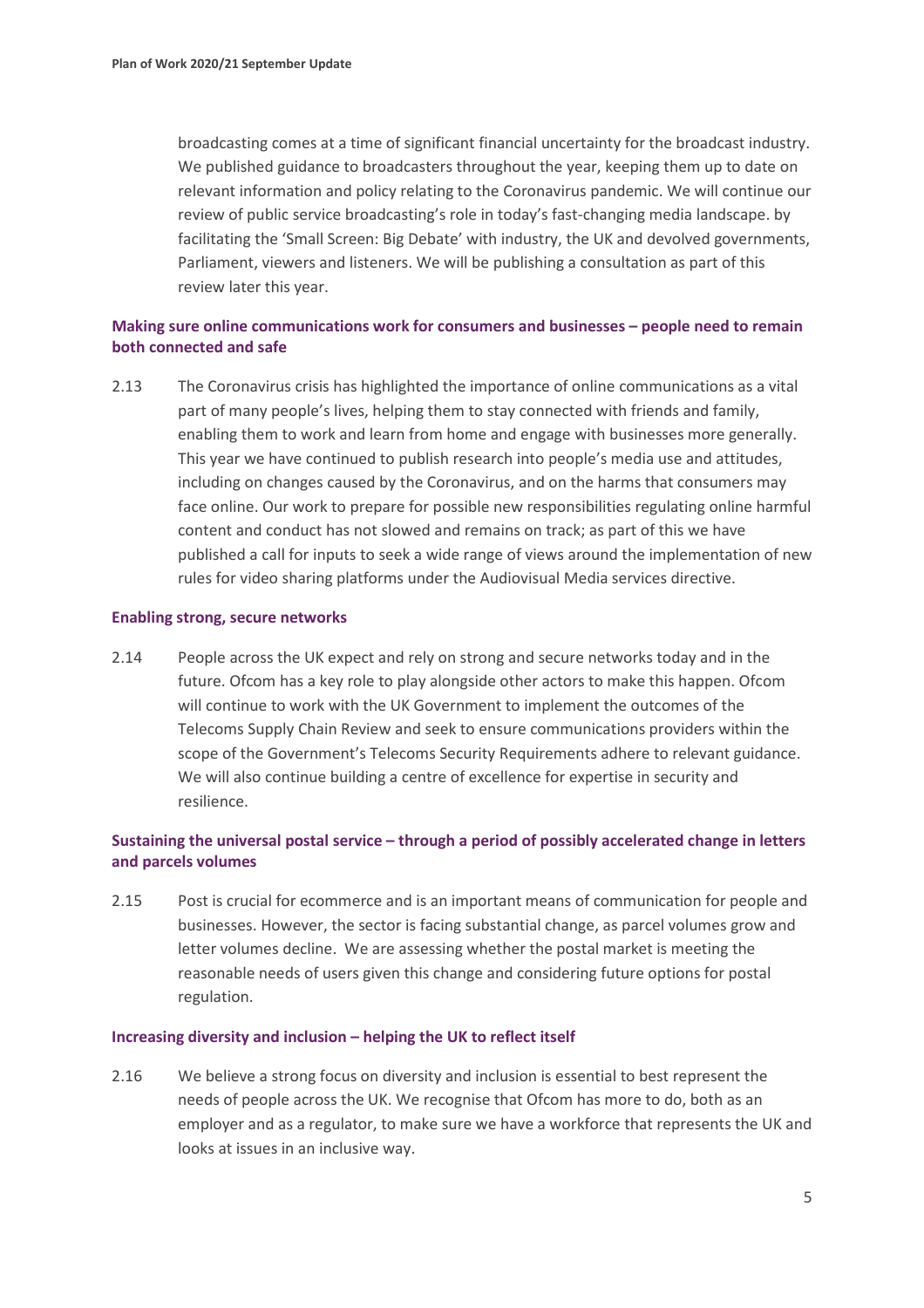### **Providing support through the EU exit transition period, and building on our international relationships**

2.17 We will continue to provide independent technical advice to the UK Government on EU exit matters, and other aspects of our future relationship with the EU and beyond relating to our sectors. This will sit alongside our support for consumer and industry stakeholders, preparing for a range of possible outcomes after the transition period. Ofcom will also continue to represent the UK on communications matters internationally, where relevant.

### **Continuing to innovate in regulation and data to help people and businesses – remaining relevant and efficient**

2.18 The markets that Ofcom regulates are fast-changing and highly innovative, creating new opportunities and challenges for consumers. Ensuring our work is future-looking and innovative is critical to our success. We will need to innovate and adapt to changes we see in the world after the Coronavirus crisis and respond effectively to new challenges and areas of responsibility. We have undertaken a review of our organisational structure, reorganising to improve our agility and ability to respond to the needs of UK citizens and consumers.

## **Updates to our plan of work**

2.19 We remain on track to deliver the majority of our 2020/21 work programme and are committed to changing timescales only where absolutely necessary, reflecting the importance of ensuring good consumer outcomes. We have amended some elements of our programme of planned work for 2020/21. Where those we regulate are unable to engage with us, or where we cannot hold necessary events or consultations, we have also adjusted our timescales.

### **Projects with amended timelines**

Update on awarding spectrum bands as they are cleared and released. We will now be starting the auction process in Q3 with bidding in January 2021;

- Improving Mobile Coverage has moved from Q3 to Q4;
- Future of Numbering Policy has moved from Q2 to Q3;
- BBC Studios Review has been rephased to include a milestone in Q2 21/22; and
- Responding to Channel 4's Annual Statement has moved from Q1 to Q3.
- 2.20 We will keep our plans live and flexible ahead of our 2021/2022 Plan of Work in March. Details on timescales can be found in Annex 1.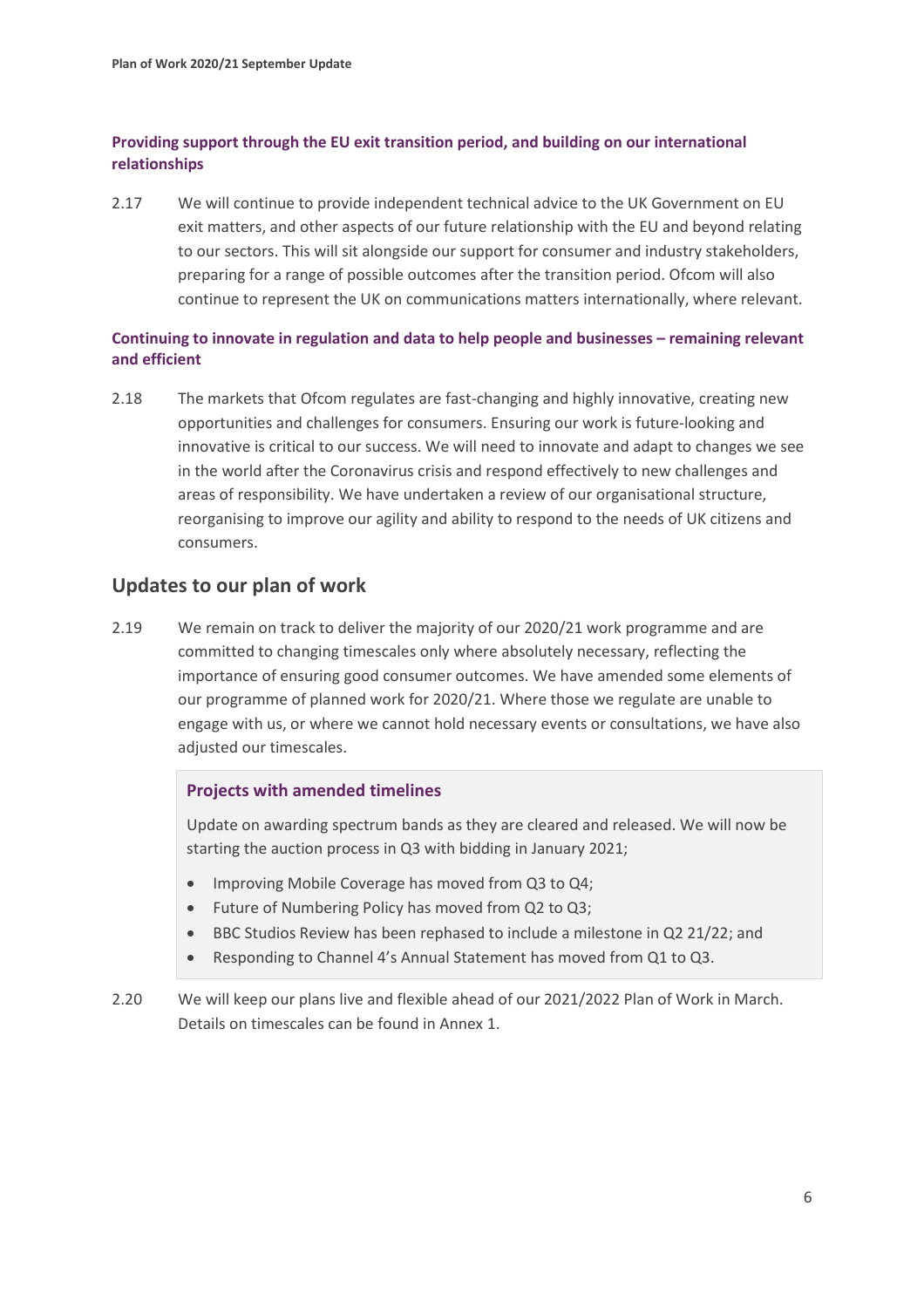# <span id="page-8-0"></span>A1. Update of Project work 2020/21

| <b>Project Details</b>                                                                                                                                                                                                                                                                                                                                                                                                                                                                                                                                                                                                                                                                                                 | <b>Milestones</b>                                                                    |
|------------------------------------------------------------------------------------------------------------------------------------------------------------------------------------------------------------------------------------------------------------------------------------------------------------------------------------------------------------------------------------------------------------------------------------------------------------------------------------------------------------------------------------------------------------------------------------------------------------------------------------------------------------------------------------------------------------------------|--------------------------------------------------------------------------------------|
| Broadband Universal Service Obligation (USO). The broadband universal<br>service obligation has now launched. Ofcom has designated two<br>universal service providers (USPs) to deliver the service; established the<br>obligations that USPs must meet to deliver the scheme in accordance<br>with the legislation; and made proposals to determine how the costs<br>incurred by a USP may be compensated. Consumers have been able to<br>request the service since March 2020. We are also continuing our work<br>more generally to improve access to broadband services in the hardest<br>to reach and most remote locations and to understand how people's<br>future needs for connectivity will evolve in future. | Statement on funding regs<br>published in Q1. No further<br>milestones planned       |
| Wholesale Fixed Telecoms Market Review. We published our main<br>consultation on our proposals for fixed telecoms services in early 2020,<br>and intend to publish our final statement in Q4 2020/21. This will cover<br>wholesale voice/broadband connections and wholesale leased lines. We<br>are seeking to establish a regulatory framework designed to promote<br>network competition where this is feasible, ultrafast network coverage<br>and enable the smooth replacement of the legacy copper network with<br>fibre services. Any remedies will come into effect from Q1 2021/22.                                                                                                                           | Statement Q4 2020/21                                                                 |
| Wholesale Calls and Interconnection. We will undertake the next round<br>of market reviews for fixed, mobile and 070 call termination and fixed<br>call origination. As part of this review we will be considering what is<br>necessary to assist the transition from traditional PSTN (public switched<br>telephone network) services to IP-based voice services including<br>arrangements for Interconnection. We will consult on formal proposals<br>in Q2 2020/21. Any changes to regulation are likely to come into effect<br>from Q1 2021/22.                                                                                                                                                                    | <b>Consultation Published Q2</b><br>2020/21 Statement Q4<br>2020/21                  |
| Telecoms regulation in the Hull Area. We will consult on our proposals<br>for fixed telecoms services in the Hull Area in Q2 2020/21, and intend to<br>publish our final statement in Q4 2020/21. This will cover all wholesale<br>voice/broadband and leased-line markets. Any remedies will come into<br>effect from Q1 2021/22.                                                                                                                                                                                                                                                                                                                                                                                     | Statement Q4 2020/21                                                                 |
| Award spectrum bands as they are cleared and released. We are<br>considering responses to our further consultation on technical matters,<br>and published our final position in Q2. Alongside this, we are working<br>through operational impacts of Covid-19, with a view to restoring<br>readiness to award licences in the 700 MHz and 3.6-3.8 GHz spectrum<br>bands by auction, and aim to ensure any external action which might<br>delay the auction, including through legal challenges, are dealt with as<br>quickly as possible.                                                                                                                                                                              | Auction process Q3<br>2020/21, Bidding January<br>'21                                |
| 700 MHz clearance programme. We will continue to work to clear<br>digital television services from the 700 MHz band in order to release<br>this spectrum for mobile data. We will continue to administer a grant<br>scheme to fund incremental costs that broadcasters incur as a result of<br>the infrastructure changes associated with 700 MHz clearance.<br>Decision taken to postpone final two 700 MHz clearance events<br>scheduled for April '20. The programme was paused until the COVID-19<br>risk subsided. We have worked with programme stakeholders to<br>determine an achievable timescale for delivering clearance of the 700<br>MHz band which is now scheduled for completion in August.            | Update on 700 MHz<br>clearance Sep-20<br>Final update on 700 MHz<br>clearance Dec-20 |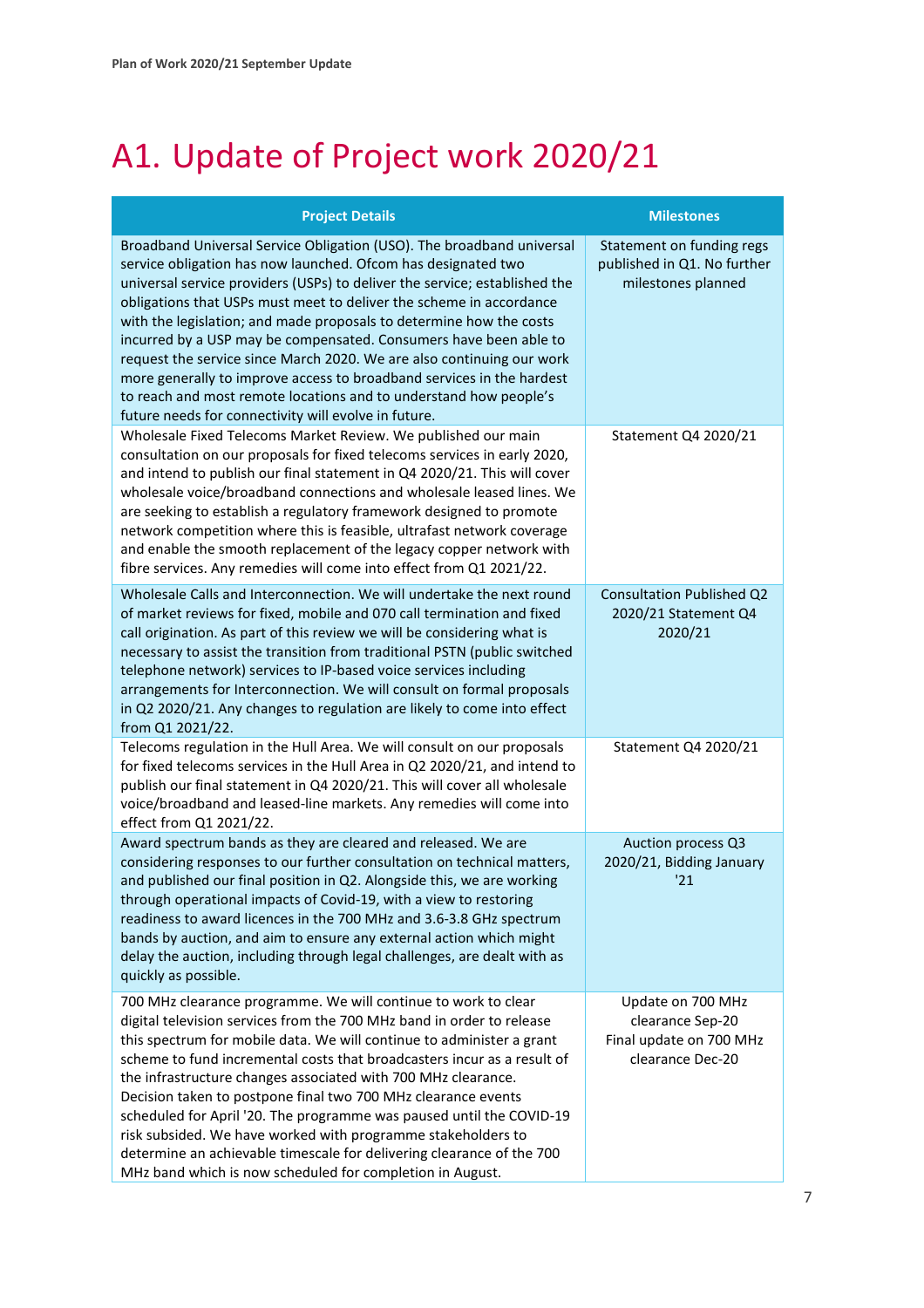| Enabling additional spectrum for mobile including 5G services. We will<br>engage internationally at both European and global level to ensure that<br>technical conditions for the priority spectrum bands are appropriate for<br>mobile, including 5G services. We will work to understand future mobile<br>spectrum demand. We will progress our work to open access to more<br>spectrum for radio local access networks (RLAN) including Wi-Fi. We will<br>continue to engage with industry to support the expanding role of<br>wireless innovation across different sectors.                                                                                                                                                                                                                                                                                                                                                                                                                                                                                                                                                                                        | Statement published Q2<br>2020/21                                                                            |
|------------------------------------------------------------------------------------------------------------------------------------------------------------------------------------------------------------------------------------------------------------------------------------------------------------------------------------------------------------------------------------------------------------------------------------------------------------------------------------------------------------------------------------------------------------------------------------------------------------------------------------------------------------------------------------------------------------------------------------------------------------------------------------------------------------------------------------------------------------------------------------------------------------------------------------------------------------------------------------------------------------------------------------------------------------------------------------------------------------------------------------------------------------------------|--------------------------------------------------------------------------------------------------------------|
| Improve mobile coverage. We will continue to support the UK<br>Government and the mobile operators in the delivery of the Shared<br>Rural Network, as well as playing our role in holding operators to<br>account on their licence obligations. As part of this we will continue to<br>report publicly on mobile operators' progress in improving coverage.<br>We are taking action to enable spectrum-based solutions that could be<br>used to improve coverage both indoors and in rural communities. This<br>will include licence exemption for mobile phone repeaters, where we<br>will bring forward proposals to extend them to more frequency bands,<br>include other technologies (e.g. 5G) and remove unnecessary<br>restrictions. We will also take a look at options for making multi-<br>operator femto cells licence exempt. Both of these actions will help<br>consumers who are currently suffering from poor mobile phone<br>coverage in their own homes to improve mobile reception for<br>themselves, without the need for operator intervention. We will<br>continue to explore options to improve coverage in buildings, in cars<br>and on trains. | Consultation (mobile phone<br>repeaters/femtocells) Q4<br>2020/21                                            |
| Spectrum sharing. We will look at implementing an automated<br>authorisation approach for access to the shared bands to ensure that<br>the shared spectrum is used effectively and efficiently.                                                                                                                                                                                                                                                                                                                                                                                                                                                                                                                                                                                                                                                                                                                                                                                                                                                                                                                                                                        | Ongoing                                                                                                      |
| Home Broadband performance measurement. We will publish data on<br>the performance delivered by different services and how they vary by a<br>number of factors including technology, service provider, package,<br>geography and time of day. We will analyse crowd-sourced data to<br>examine how mobile network performance varies by a range of factors<br>including technology, mobile network operator, geography and time of<br>day.                                                                                                                                                                                                                                                                                                                                                                                                                                                                                                                                                                                                                                                                                                                             | Home broadband<br>performance report -<br>complete<br>Mobile broadband<br>performance report - Q3<br>2020/21 |
| Spectrum management strategy. We will review and update our<br>spectrum management strategy and set out a plan for implementing<br>changes.                                                                                                                                                                                                                                                                                                                                                                                                                                                                                                                                                                                                                                                                                                                                                                                                                                                                                                                                                                                                                            | Spectrum strategy<br>consultation<br>Q3 2020/21<br>Statement<br>Q1 2021/22                                   |
| Supporting innovation in the 100-200 GHz range. We will publish a<br>statement on supporting innovation in this spectrum range.                                                                                                                                                                                                                                                                                                                                                                                                                                                                                                                                                                                                                                                                                                                                                                                                                                                                                                                                                                                                                                        | Statement Q2 2020/21                                                                                         |
| Future regulatory financial reporting. We will publish our final decisions<br>in relation to BT's financial reporting obligations arising from the<br>Wholesale Fixed Telecoms Market Review.                                                                                                                                                                                                                                                                                                                                                                                                                                                                                                                                                                                                                                                                                                                                                                                                                                                                                                                                                                          | Statement Q4 2020/21                                                                                         |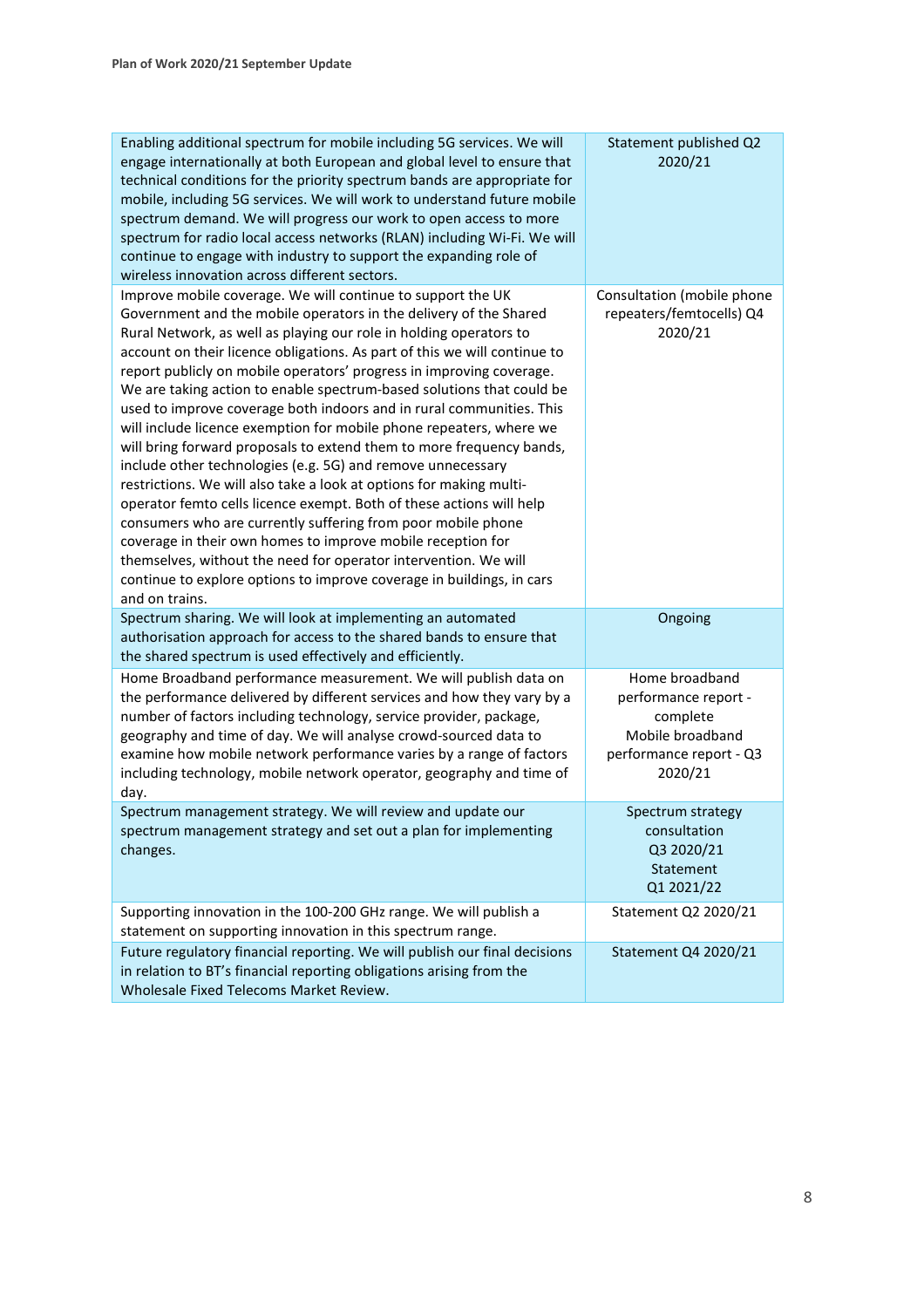| Ex-post evaluation. We will publish an in-depth evaluation of the impact<br>of our quality of service obligations on Openreach's service level<br>performance. In future, we plan to publish at least one in-depth<br>evaluation of our previous policies annually.                                                                                                                                                                                                                                                                                                                                                                                                                                                                                                                                          | In May we published an in-<br>depth evaluation of the<br>impact of our quality of<br>service obligations on<br>Openreach's service level<br>performance. In future, we<br>plan to publish at least one<br>in-depth evaluation of our<br>previous policies annually. |
|--------------------------------------------------------------------------------------------------------------------------------------------------------------------------------------------------------------------------------------------------------------------------------------------------------------------------------------------------------------------------------------------------------------------------------------------------------------------------------------------------------------------------------------------------------------------------------------------------------------------------------------------------------------------------------------------------------------------------------------------------------------------------------------------------------------|---------------------------------------------------------------------------------------------------------------------------------------------------------------------------------------------------------------------------------------------------------------------|
| Coronavirus response to protect vulnerable customers. We will<br>proactively monitor and intervene where necessary to protect<br>consumers during this crisis, with particular focus on protecting those<br>who are vulnerable.                                                                                                                                                                                                                                                                                                                                                                                                                                                                                                                                                                              | Ongoing                                                                                                                                                                                                                                                             |
| Fairness for Customers commitments. We will continue to monitor<br>companies' performance against these commitments. We will also<br>publish a progress report, reviewing whether companies are delivering<br>what they have promised. This is alongside our regular reporting on<br>customer complaints and satisfaction.                                                                                                                                                                                                                                                                                                                                                                                                                                                                                   | Report Q4 2020/21                                                                                                                                                                                                                                                   |
| Broadband differential pricing practices. We are continuing our work to<br>ensure more broadband customers are on fair deals. We will monitor<br>customer outcomes following the implementation of voluntary pricing<br>commitments from industry.                                                                                                                                                                                                                                                                                                                                                                                                                                                                                                                                                           | Published Q2 2020/21                                                                                                                                                                                                                                                |
| Affordability of broadband services. We will continue to monitor where<br>households have difficulty paying for communications services, in<br>particular in relation to broadband and consider if any measures are<br>needed to support consumers who are financially vulnerable. If we<br>identify a potential need for a targeted tariff to protect those in low<br>income homes, we would work with the Government to consider how<br>such a tariff might be implemented.                                                                                                                                                                                                                                                                                                                                | Publication Q3 2020/21                                                                                                                                                                                                                                              |
| Consumer information on gigabit-capable / ultrafast broadband. People<br>and businesses need the right information to make informed decisions<br>about the broadband services best for them. We will consider the<br>benefits of more information about the characteristics and capabilities<br>of gigabit-capable / ultrafast fixed and mobile broadband technologies<br>and how it should be communicated.                                                                                                                                                                                                                                                                                                                                                                                                 | Ongoing                                                                                                                                                                                                                                                             |
| Monitoring the impact of end-of-contract and annual best tariff<br>notifications. Since February 2020, broadband, mobile, landline and<br>pay-TV companies have been required to tell customers when their<br>contracts are coming to an end and show them the best deals they have<br>available. Out-of-contract customers will also have to be sent reminders<br>and shown the best deals every year. We expect these notifications to<br>have a significant positive impact in helping customers engage with the<br>market and take advantage of the wide choice of offers available. We<br>will be reviewing how providers have implemented these notifications,<br>their impact on customer behaviour and whether consideration of other<br>remedies, such as collective switching, may be appropriate. | Ongoing                                                                                                                                                                                                                                                             |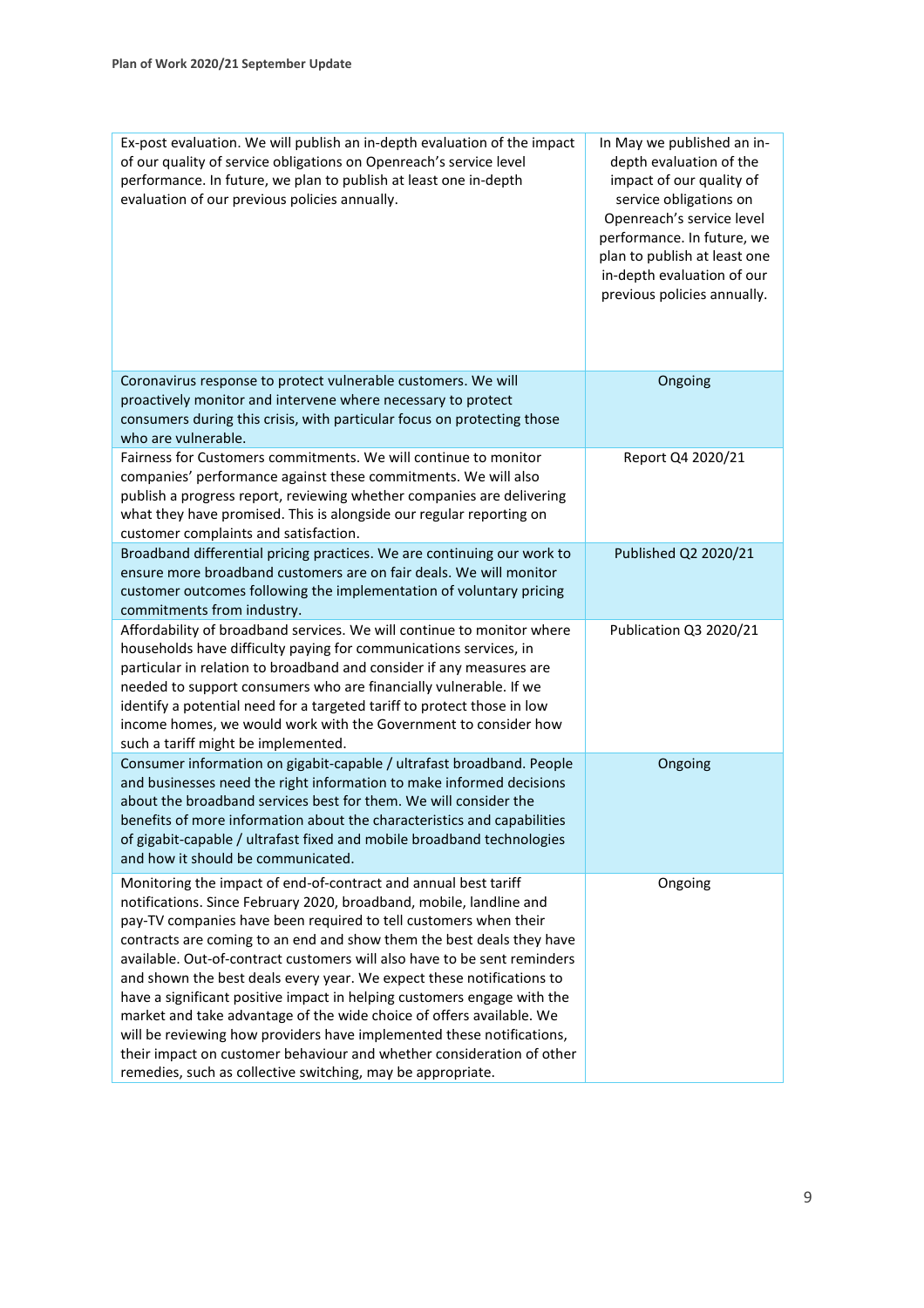| Participation and vulnerability. We work to support the needs and<br>interests of those who are disabled, elderly, on low incomes or living in<br>rural areas, as well as those whose circumstances appear to put them in<br>need of special protection. We will finalise our guide to treating<br>vulnerable consumers fairly and contribute to joint policy work with the<br>UK Regulators Network to improve outcomes for vulnerable consumers.                                                                                                                                                                                                                            | Published Q2 2020/21                                                                                                                   |
|-------------------------------------------------------------------------------------------------------------------------------------------------------------------------------------------------------------------------------------------------------------------------------------------------------------------------------------------------------------------------------------------------------------------------------------------------------------------------------------------------------------------------------------------------------------------------------------------------------------------------------------------------------------------------------|----------------------------------------------------------------------------------------------------------------------------------------|
| Open communications. We are developing proposals for an open<br>communications initiative. This would enable people and small<br>businesses to share data about their use of telecoms (such as their<br>current tariff or data usage) with third parties to help them navigate the<br>market and get a better deal.                                                                                                                                                                                                                                                                                                                                                           | Consultation on Open<br>Communications Q2<br>2020/21                                                                                   |
| Personalised pricing. We will publish a discussion document on<br>personalised pricing, including the use of data and algorithms that<br>support these practices.                                                                                                                                                                                                                                                                                                                                                                                                                                                                                                             | Discussion document Q2<br>2020/21                                                                                                      |
| Price comparison service accreditation scheme. We will conclude our<br>review of our accreditation scheme for price comparison websites to<br>make sure it continues to work for consumers in the modern market,<br>and to ensure alignment with the objectives of the European Electronic<br><b>Communications Code.</b>                                                                                                                                                                                                                                                                                                                                                     | Q3 2020/21                                                                                                                             |
| Reporting on pricing trends. We will report on pricing trends in fixed,<br>mobile and pay-TV services. This will include a review of the prices<br>available to consumers buying different types of services and a<br>summary of what, on average, consumers are paying. It will also look at<br>tariff structures and how 'discounted' prices vary from standard or 'list'<br>prices, as well as the difference between in-contract and out-of-<br>contract prices.                                                                                                                                                                                                          | Publication Q1 2021/22                                                                                                                 |
| Review of the General Conditions and Universal Service Conditions to<br>implement the European Electronic Communications Code. We will<br>confirm our plans for implementing the end-user rights section of the<br>European Electronic Communications Code, within the context of our<br>broader Fairness for Customers work programme. We have set out a<br>number of proposed changes to our regulatory rules, including new<br>rules on switching, handset locking, accessibility for disabled customers<br>and contract information. We also expect to begin a review of legacy<br>universal service obligations which needs to be completed by the end of<br>Q3 2021/22. | <b>EECC further consultation</b><br>Q2 2020/1<br>EECC statement - Q3<br>2020/21<br>Consultation on legacy USO<br>services - Q4 2020/21 |
| Simpler Switching (as part of the EECC). We have set out proposals for<br>new rules including switching and porting as part of the EECC and will<br>consult on these in Q3 2020/21.                                                                                                                                                                                                                                                                                                                                                                                                                                                                                           | Switching process<br>consultation - Q3 2020/21<br>Switching process statement<br>$-$ Q4 2020/21                                        |
| Improving consumer information on fixed and mobile coverage and<br>performance. We continue to provide consumers with accurate and<br>comparable information on fixed and mobile networks via our online<br>checker. We are exploring the options to improve how these consumer-<br>facing tools work, so they remain relevant and accessible. We will<br>continue to review the information that we make available to<br>consumers and take action to improve our metrics.                                                                                                                                                                                                   | Ongoing                                                                                                                                |
| Migration to voice-over-IP services. We will work with communications<br>providers to help make sure issues raised by their migration to voice-<br>over-IP services, including the potential future switch-off of the PSTN,<br>are identified and addressed with the aim of protecting consumers from<br>harm and minimising disruption.                                                                                                                                                                                                                                                                                                                                      | Ongoing                                                                                                                                |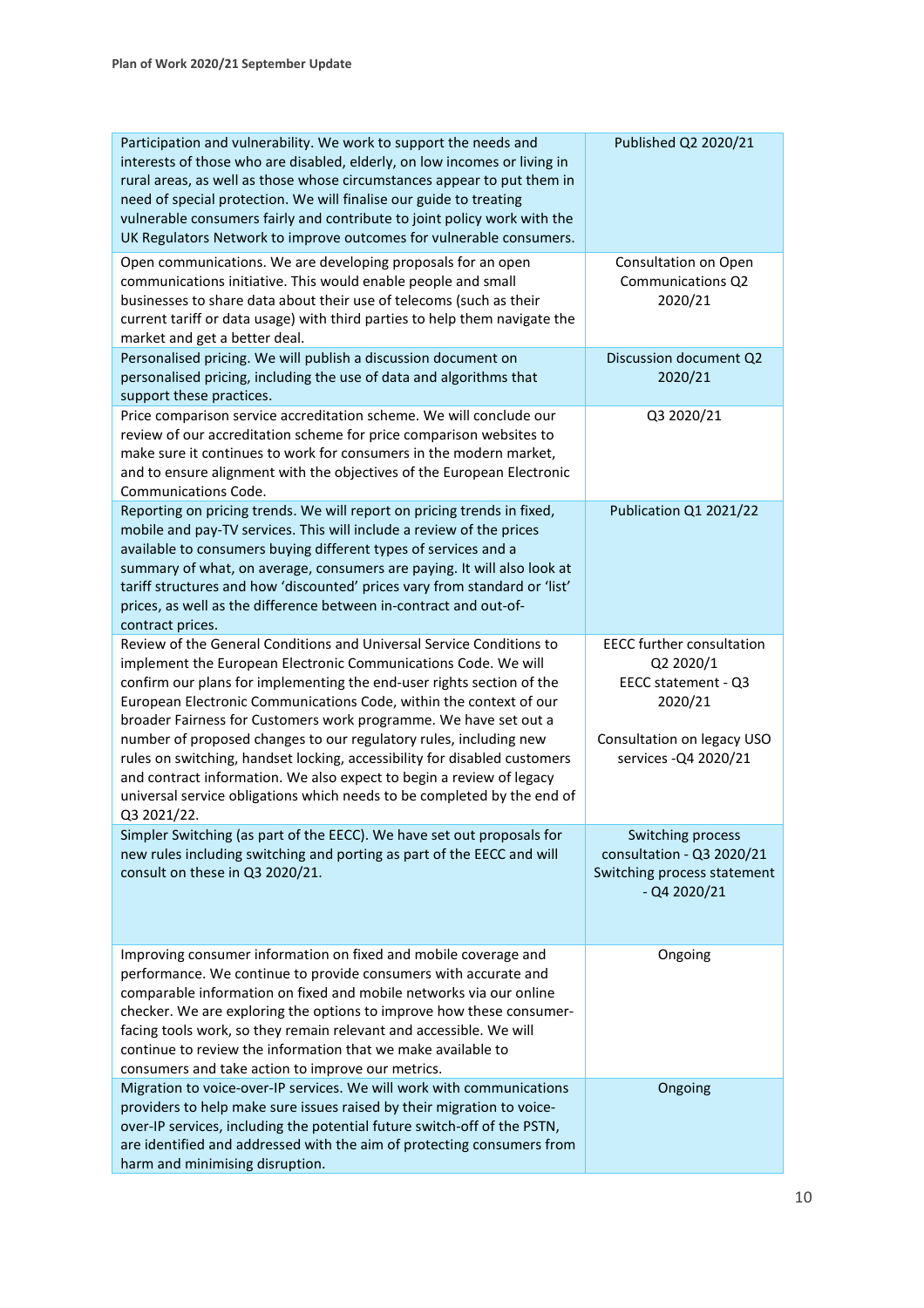| Fairer mobile handset pricing. We are continuing our work to ensure<br>fairer, more transparent prices for customers buying mobile handset<br>contracts. In July 2019, alongside our findings on bundled mobile<br>handset contracts, we also consulted on proposed changes to contract<br>durations when handsets are sold with a link to a mobile airtime<br>contract (known as linked split contracts). We will conclude on our<br>proposals as part of the Review of the General Conditions and Universal<br>Service Conditions to implement the European Electronic<br>Communications Code. | Statement Q3 2020/21                |
|--------------------------------------------------------------------------------------------------------------------------------------------------------------------------------------------------------------------------------------------------------------------------------------------------------------------------------------------------------------------------------------------------------------------------------------------------------------------------------------------------------------------------------------------------------------------------------------------------|-------------------------------------|
| Standalone landline services. BT implemented price reductions for its                                                                                                                                                                                                                                                                                                                                                                                                                                                                                                                            | Document to be published            |
| customers buying landline services in a standalone contract in April                                                                                                                                                                                                                                                                                                                                                                                                                                                                                                                             | Q3/Q4 2020/21                       |
| 2018. Its commitments expire in Q4 2020/21 and we will consider what                                                                                                                                                                                                                                                                                                                                                                                                                                                                                                                             |                                     |
| appropriate protections are necessary in the future to ensure that these                                                                                                                                                                                                                                                                                                                                                                                                                                                                                                                         |                                     |
| customers receive value for money for the landline services they buy.                                                                                                                                                                                                                                                                                                                                                                                                                                                                                                                            |                                     |
| Future of numbering policy review. We will continue our strategic                                                                                                                                                                                                                                                                                                                                                                                                                                                                                                                                | Consultation Q3 20/21               |
| review of the telephone numbering plan to make sure it provides what<br>consumers understand, want and need from numbers for the coming<br>decade. In particular, we will be considering the future of area codes,<br>084/087 numbers and we will continue our programme to address<br>anomalies in the use of and charges for calls to 07 numbers. We will<br>carry out this work alongside our review of the charges for non-<br>geographic numbers.                                                                                                                                           | Other elements of review<br>ongoing |
| Public service broadcasting programme: Small Screen: Big Debate. We                                                                                                                                                                                                                                                                                                                                                                                                                                                                                                                              | Consultation Q3 2020/21             |
| will consider the role of public service broadcasting in a fast-changing                                                                                                                                                                                                                                                                                                                                                                                                                                                                                                                         |                                     |
| media landscape, and impacted by the Coronavirus pandemic, by                                                                                                                                                                                                                                                                                                                                                                                                                                                                                                                                    |                                     |
| facilitating the 'Small Screen: Big Debate' with industry, the UK and                                                                                                                                                                                                                                                                                                                                                                                                                                                                                                                            |                                     |
| devolved governments, Parliament, viewers and listeners.                                                                                                                                                                                                                                                                                                                                                                                                                                                                                                                                         |                                     |
| Ofcom's annual report on the BBC. We will set out how we have carried<br>out our duties and assess the BBC's compliance with the specified<br>requirements in the Operating Framework and Operating Licence. We<br>will also publish a report measuring the BBC's performance in meeting<br>its mission and public purposes across its public services.                                                                                                                                                                                                                                          | Report Q3 2020/21                   |
| Material changes to the BBC public service activities. We will continue                                                                                                                                                                                                                                                                                                                                                                                                                                                                                                                          | Ongoing                             |
| to monitor the BBC public service activities to ensure any material                                                                                                                                                                                                                                                                                                                                                                                                                                                                                                                              |                                     |
| changes have appropriate regulatory scrutiny if required.                                                                                                                                                                                                                                                                                                                                                                                                                                                                                                                                        |                                     |
| Monitoring the BBC's commercial activities. The BBC's commercial                                                                                                                                                                                                                                                                                                                                                                                                                                                                                                                                 | Ongoing                             |
| activities are required to earn a commercial rate of return over an                                                                                                                                                                                                                                                                                                                                                                                                                                                                                                                              |                                     |
| appropriate period to ensure that public money is not used to finance                                                                                                                                                                                                                                                                                                                                                                                                                                                                                                                            |                                     |
| loss-making commercial activities. We require the BBC to report on the                                                                                                                                                                                                                                                                                                                                                                                                                                                                                                                           |                                     |
| financial performance and target rates of return for each of its                                                                                                                                                                                                                                                                                                                                                                                                                                                                                                                                 |                                     |
| commercial subsidiaries and each line of business within its commercial                                                                                                                                                                                                                                                                                                                                                                                                                                                                                                                          |                                     |
| subsidiaries. We will also continue to monitor the BBC's compliance                                                                                                                                                                                                                                                                                                                                                                                                                                                                                                                              |                                     |
| with our requirements in relation to operational separation and transfer                                                                                                                                                                                                                                                                                                                                                                                                                                                                                                                         |                                     |
| pricing.                                                                                                                                                                                                                                                                                                                                                                                                                                                                                                                                                                                         |                                     |
| BBC Studios review. We are reviewing the evolution of BBC Studios,                                                                                                                                                                                                                                                                                                                                                                                                                                                                                                                               | 1st phase finding by Q4, 2nd        |
| including how it has implemented our trading and separation                                                                                                                                                                                                                                                                                                                                                                                                                                                                                                                                      | phase Q2 2021/22                    |
| requirements. We will publish the findings of our review by the end of                                                                                                                                                                                                                                                                                                                                                                                                                                                                                                                           |                                     |
| 2020/21.                                                                                                                                                                                                                                                                                                                                                                                                                                                                                                                                                                                         |                                     |
| Responding to Channel 4 Corporation's annual Statement of Media                                                                                                                                                                                                                                                                                                                                                                                                                                                                                                                                  | Report Q3 2020/21                   |
| Policy. We will publish our response to Channel 4 Corporation's delivery                                                                                                                                                                                                                                                                                                                                                                                                                                                                                                                         |                                     |
| of its media content duties and plans for the following year as set out in                                                                                                                                                                                                                                                                                                                                                                                                                                                                                                                       |                                     |
| its statement.                                                                                                                                                                                                                                                                                                                                                                                                                                                                                                                                                                                   |                                     |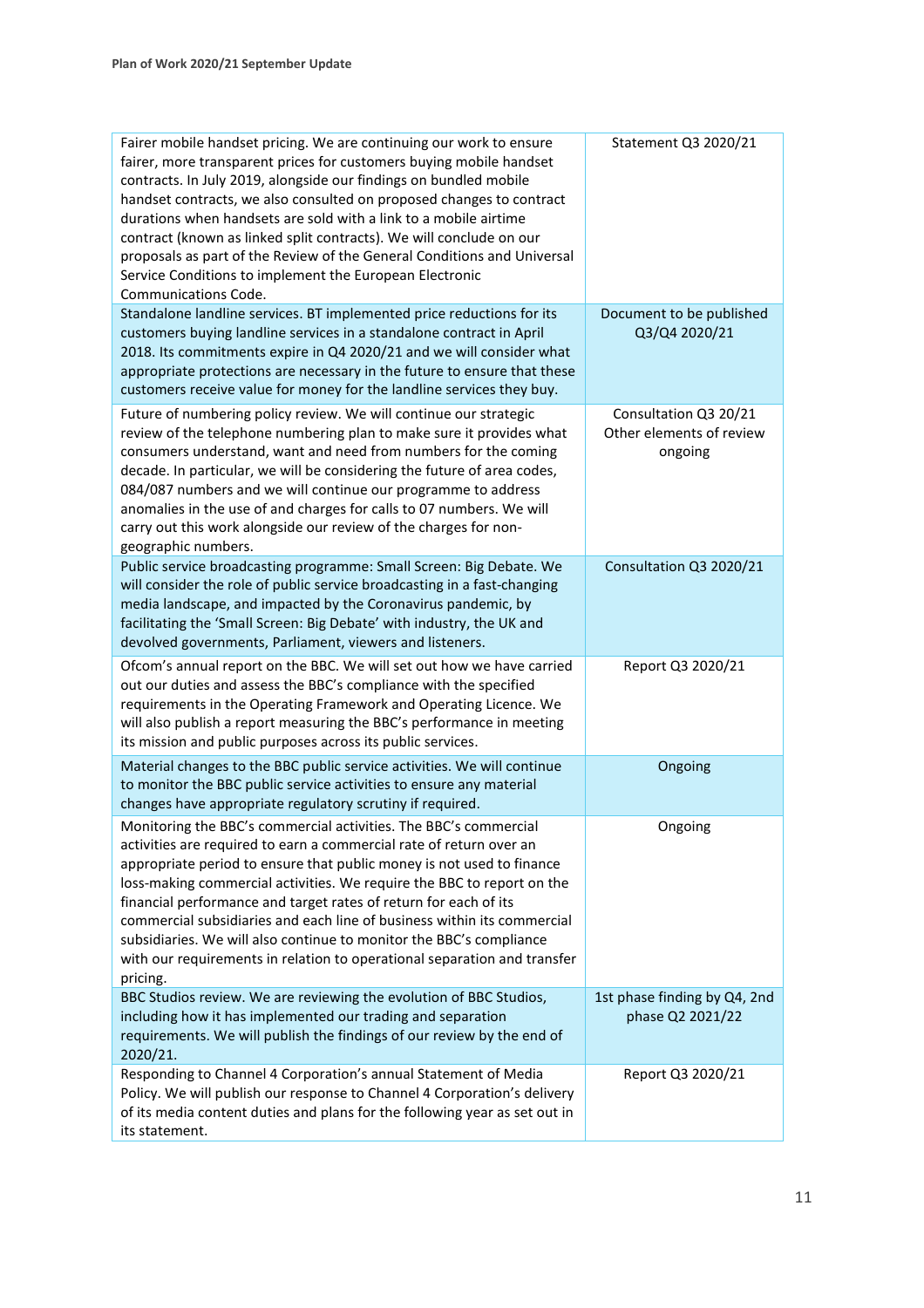| Reporting on adults' media literacy. We will publish our annual Adults'<br>Media Use and Attitudes report, looking at media literacy among UK<br>adults. It will include data on the media use, attitudes and<br>understanding of adults aged 16 and over, and how these are changing<br>over time. Alongside this, we will publish our annual Adults' Media Lives<br>report, detailing the findings from our small-scale, longitudinal,<br>ethnographic qualitative research among UK adults - a complement to<br>our quantitative surveys on adults' media literacy.                                                                                                                                                                                                          | Report Published Q1<br>2020/21                                                                                          |
|---------------------------------------------------------------------------------------------------------------------------------------------------------------------------------------------------------------------------------------------------------------------------------------------------------------------------------------------------------------------------------------------------------------------------------------------------------------------------------------------------------------------------------------------------------------------------------------------------------------------------------------------------------------------------------------------------------------------------------------------------------------------------------|-------------------------------------------------------------------------------------------------------------------------|
| Reporting on children's media literacy. We will publish our annual<br>Children's Media Use and Attitudes report, providing evidence on media<br>use, attitudes and understanding among children and young people<br>aged 5-15, as well as information about the media access and use of<br>children aged 3-4. The report will also include parents' views about their<br>children's media use, and the ways parents monitor or limit children's<br>use of different types of media. Alongside this, we will publish our<br>annual Children's Media Lives report, detailing the findings from our<br>small-scale, longitudinal, ethnographic qualitative research among<br>children and young people - a complement to our quantitative surveys<br>on children's media literacy. | Report Q4 2020/21                                                                                                       |
| Participants in programming. We have been considering amendments<br>to the Broadcasting Code to make sure broadcasters provide due care<br>to programme participants, where required. Our first consultation<br>closed in autumn 2019 and we revised our approach and published a<br>second consultation on 10 March 2020 which closed 7 June 2020. We<br>aim to publish new rules and a statement later in 2020.                                                                                                                                                                                                                                                                                                                                                               | <b>Consultation Published</b><br>March 2020, Closed July<br>2020, Statement Q3<br>2020/21                               |
| Media Nations. We will publish this annual report on key trends in the<br>television and video sector, as well as the radio and audio sector.                                                                                                                                                                                                                                                                                                                                                                                                                                                                                                                                                                                                                                   | Published Q2 2020/21                                                                                                    |
| Small-scale DAB. We will advertise the first small-scale radio multiplex<br>licences as soon as practicable.                                                                                                                                                                                                                                                                                                                                                                                                                                                                                                                                                                                                                                                                    | Ongoing                                                                                                                 |
| Advertising policy and regulation. The Government has consulted on<br>additional restrictions on TV advertising for food and drinks high in fat,<br>salt and sugar (HFSS), including a pre-watershed ban, with a statement<br>expected in due course. If tighter restrictions are introduced, Ofcom<br>and its co-regulators (BCAP and the ASA) would be required to<br>administer this.                                                                                                                                                                                                                                                                                                                                                                                        | Subject to Government<br>legislative<br>measure/direction                                                               |
| Review of requirements to support fair and effective competition in the<br>provision of EPGs. As required by the Digital Economy Act 2017 we will<br>review the requirements we have imposed on EPG licensees to ensure<br>fair, reasonable and non-discriminatory behaviour.                                                                                                                                                                                                                                                                                                                                                                                                                                                                                                   | Q3 2020/21                                                                                                              |
| Video-sharing platform regulation. The new Audiovisual Media Services<br>Directive (AVMSD) introduces requirements for video-sharing platforms<br>(VSPs) to take appropriate measures to protect children from harmful<br>content and to protect the general public from content containing<br>illegal material and incitement to violence or hatred. The UK<br>Government has appointed Ofcom to act as the regulator for UK-<br>established VSPs ahead of the full legislation on online harms. In<br>developing guidance for the VSPs, we will seek views from companies,<br>experts and the public through a consultation later this year once the<br>necessary legislation has passed.                                                                                     | Call for evidence Q2<br>2020/21, AVMSD<br>transposition Q2 2020/21<br>anticipated Sept 2020,<br>Consultation Q3 2020/21 |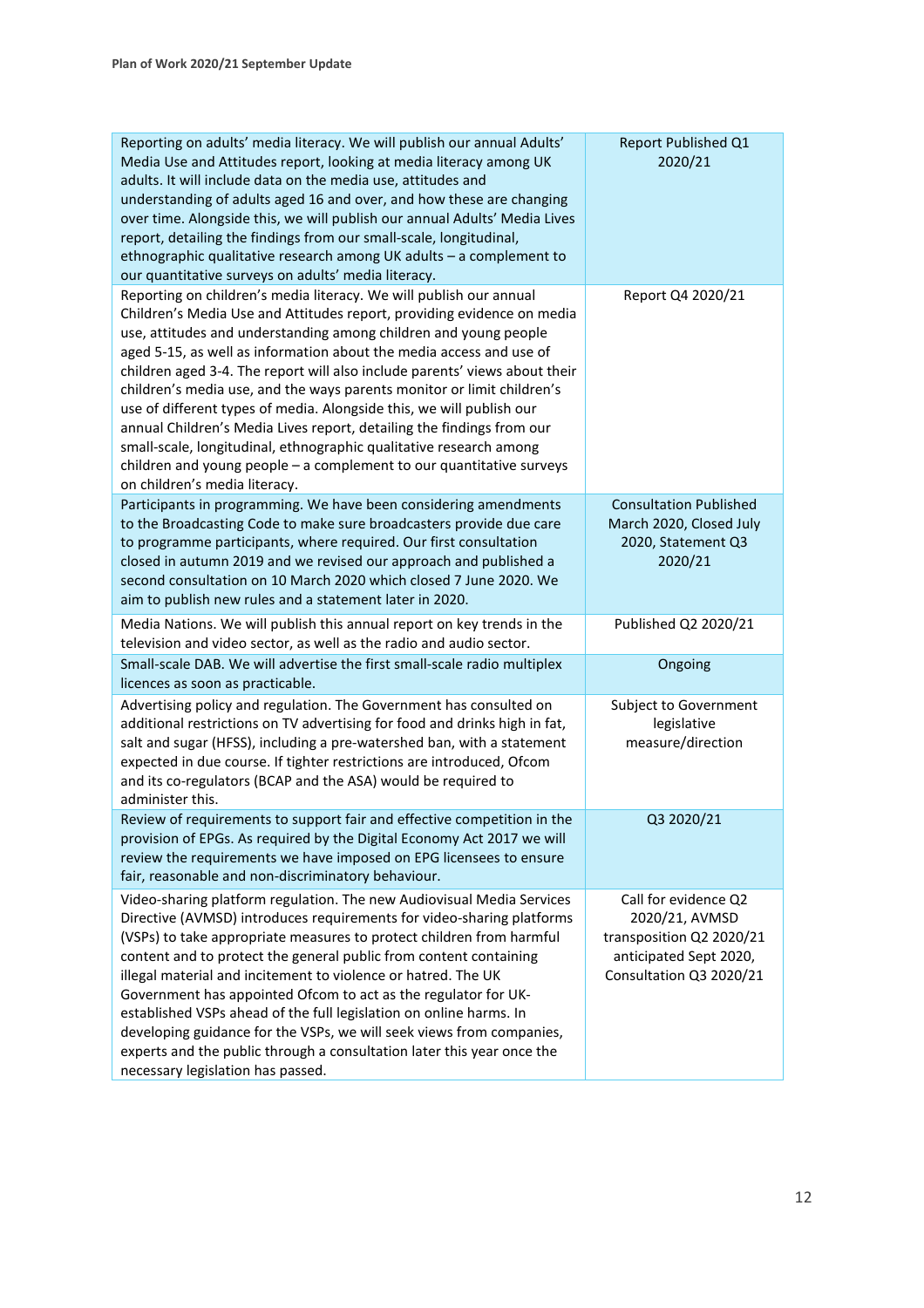| Preparing to regulate online harms. On 12 February Government<br>announced that it is minded to appoint Ofcom as the new regulator for<br>online harms. If confirmed, these proposed new responsibilities would<br>constitute a significant expansion to our remit, and preparing for them<br>will be a major area of focus in 2020/21 and beyond. The timing of this<br>work will depend on the UK Government's process for making final<br>decisions and introducing new legislation. In the meantime, we will<br>continue providing technical advice and input to policy development by<br>the Government.                                                                                                                                                                                                                                                                                                                                                                                                                                                                                                                                                                                                                                                                                                                                                                                                                                                                                                  | Ongoing / legislation to be<br>introduced to Parliament<br>later in the year                  |
|----------------------------------------------------------------------------------------------------------------------------------------------------------------------------------------------------------------------------------------------------------------------------------------------------------------------------------------------------------------------------------------------------------------------------------------------------------------------------------------------------------------------------------------------------------------------------------------------------------------------------------------------------------------------------------------------------------------------------------------------------------------------------------------------------------------------------------------------------------------------------------------------------------------------------------------------------------------------------------------------------------------------------------------------------------------------------------------------------------------------------------------------------------------------------------------------------------------------------------------------------------------------------------------------------------------------------------------------------------------------------------------------------------------------------------------------------------------------------------------------------------------|-----------------------------------------------------------------------------------------------|
| Making sense of media. We will continue our work to help improve the<br>online skills, knowledge and understanding of UK adults and children<br>through providing robust research and collaborating with relevant<br>organisations and industry, including through our MSOM advisory panel<br>and network.                                                                                                                                                                                                                                                                                                                                                                                                                                                                                                                                                                                                                                                                                                                                                                                                                                                                                                                                                                                                                                                                                                                                                                                                     | Development of research<br>programme, plus MSOM<br>Panel / Network<br>engagement Q2/3 2020/21 |
| Number-independent interpersonal communications services (NIICS).<br>Extension of electronic communications regulatory regime to NIICS, as<br>previously proposed, will not now be affected. The Government's<br>response on implementing the EECC has however proposed to extend<br>Ofcom's information gathering powers to NIICS to enable information<br>on NIICS to be collected to inform future policy.                                                                                                                                                                                                                                                                                                                                                                                                                                                                                                                                                                                                                                                                                                                                                                                                                                                                                                                                                                                                                                                                                                  | Research published Q1<br>2020/21                                                              |
| Online Nation. We will publish this annual report on what people are<br>doing online, how they are served by online content providers and<br>platforms, and their attitudes to and experiences of using the internet.                                                                                                                                                                                                                                                                                                                                                                                                                                                                                                                                                                                                                                                                                                                                                                                                                                                                                                                                                                                                                                                                                                                                                                                                                                                                                          | Published Q1 2020/21                                                                          |
| Continuing to ensure communications providers and operators of<br>essential services are managing security risks. We will work with the UK<br>Government to implement the outcomes of the telecoms supply chain<br>review, engaging with industry, including equipment suppliers. We<br>continue to work closely with the Government, the National Cyber<br>Security Centre and industry to monitor potential risks, providing<br>guidance and advice to support the development of new legislation,<br>which the Government has committed to introduce this year. We will<br>aim to ensure communications providers within the scope of the<br>Government's telecoms security requirements adhere to relevant<br>guidance. The Government's proposed legislation would enhance<br>Ofcom's enforcement powers. We will continue to ensure that<br>communications providers comply with their existing responsibilities in<br>the meantime. We will also:<br>• work with industry throughout the year to identify and close gaps in<br>standards and best practice. We will particularly look at converged<br>networks, network stability and network outages; and<br>• continue engaging with communications providers and the National<br>Cyber Security Centre to carry out a rolling threat intelligence-led<br>penetration testing scheme (TBEST) programme. This assesses how well<br>a company stands up to a concerted attack based on techniques used<br>by cyber criminals and hostile nation states. | Ongoing                                                                                       |
| Review of user needs. We will look at user needs and assess whether<br>the postal services market is meeting the reasonable needs of the<br>people who use it.                                                                                                                                                                                                                                                                                                                                                                                                                                                                                                                                                                                                                                                                                                                                                                                                                                                                                                                                                                                                                                                                                                                                                                                                                                                                                                                                                 | Report Q3 2020/21                                                                             |
| Monitoring the postal market and Royal Mail's performance. We will<br>continue to monitor the postal sector as part of our statutory duty of<br>securing a universal postal service, having regard to financial<br>sustainability and efficiency. We will publish an update in late 2020.                                                                                                                                                                                                                                                                                                                                                                                                                                                                                                                                                                                                                                                                                                                                                                                                                                                                                                                                                                                                                                                                                                                                                                                                                      | Report Q3 2020/21                                                                             |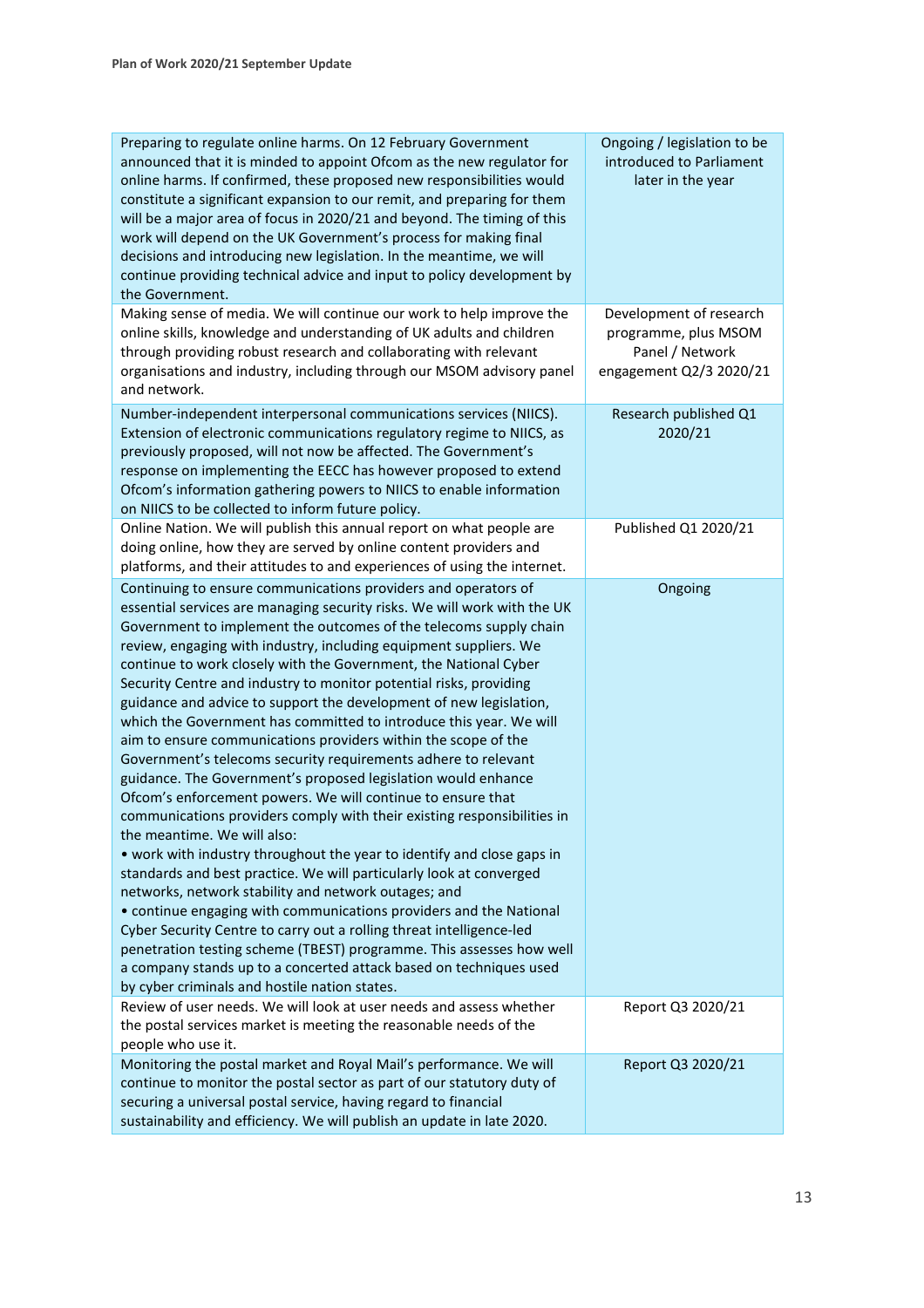| Review of the future regulatory framework for post. In 2017, we said<br>that our approach to postal regulation should remain in place until<br>2022. During 2019/20 we have been carrying out a number of projects<br>which form the building blocks for the 2022 review. This includes a<br>review of user needs, an assessment of the parcels market, bottom up<br>cost modelling and a review of Royal Mail's efficiency. During 2020/21<br>we will bring this work together under this umbrella review.<br>Incremental pieces of work will be required: e.g. reviewing access<br>competition and whether extra consumer protections are required.                                                                                                                                                                                                                                                                                                                                  | Consultation Q4 2020/21                                                |
|----------------------------------------------------------------------------------------------------------------------------------------------------------------------------------------------------------------------------------------------------------------------------------------------------------------------------------------------------------------------------------------------------------------------------------------------------------------------------------------------------------------------------------------------------------------------------------------------------------------------------------------------------------------------------------------------------------------------------------------------------------------------------------------------------------------------------------------------------------------------------------------------------------------------------------------------------------------------------------------|------------------------------------------------------------------------|
| Data Innovation Hub. We will continue to build a central team to<br>contribute to data science initiatives and support colleagues around the<br>organisation to maximise insight and efficiency from data related<br>activities. This will improve our tools and processes to support policy<br>development.                                                                                                                                                                                                                                                                                                                                                                                                                                                                                                                                                                                                                                                                           | Ongoing                                                                |
| Testing a new approach to improve UK telephone number management<br>and improving trust in telephone numbers. Phone numbers convey<br>information about who is calling when displayed on devices like<br>smartphones. People can use this information to decide whether or not<br>to answer calls. That identity information must be trustworthy but it is<br>under threat by fraudsters spoofing phone numbers to carry out scams.<br>Following collaboration with industry to test the use of innovative<br>blockchain technology as a future-proofed approach to number<br>management, we will set out our initial assessment of proposals to<br>change the way numbers are used by modern networks, which we<br>believe is necessary to tackle nuisance and scam calls. Our proposals<br>could also support better processes for porting numbers and routing<br>calls to these numbers when customers switch between competing<br>providers, as well as improve number management. | Consultation on hold. Trials<br>are ongoing but delayed by<br>COVID-19 |
| Salisbury copper retirement trial. We will provide support to<br>Openreach's copper retirement trial in Salisbury, using our convening<br>power to support the trial in protecting vulnerable consumers and users<br>of special services, so that lessons from the trial can support wider<br>investment in new networks.                                                                                                                                                                                                                                                                                                                                                                                                                                                                                                                                                                                                                                                              | Ongoing                                                                |
| Emergency call handling performance. We will review and, where<br>necessary, propose improved capabilities for emergency call handling,<br>so people have confidence in being able to contact the emergency<br>services.                                                                                                                                                                                                                                                                                                                                                                                                                                                                                                                                                                                                                                                                                                                                                               | Ongoing                                                                |
| Innovation in regulatory approaches. We will identify new opportunities<br>to innovate in our approach to regulation. In particular we will adopt<br>new approaches to policy-making and explore ways to improve how we<br>work and foster innovation. We will attend the Nesta-run States of<br>Change program with our New Comms 2020 team, use current projects<br>as test-beds to trial new policy techniques and improve the use and<br>promotion of existing innovation at Ofcom.                                                                                                                                                                                                                                                                                                                                                                                                                                                                                                | Ongoing                                                                |